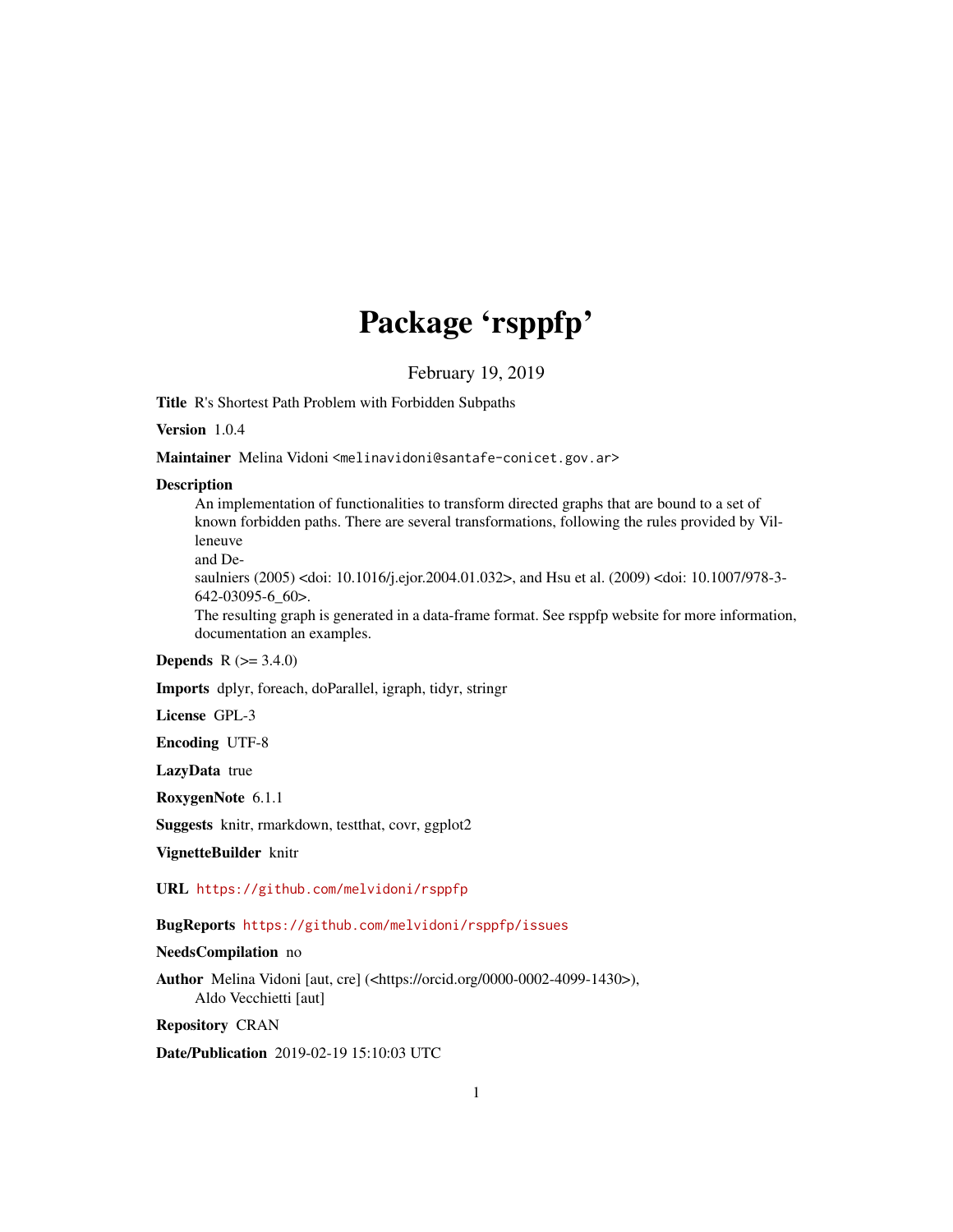### <span id="page-1-0"></span>R topics documented:

| Index | 10 |
|-------|----|
|       |    |
|       |    |
|       |    |
|       |    |
|       |    |
|       |    |
|       |    |

<span id="page-1-1"></span>direct\_graph *Undirected Graph Translator*

#### Description

The SPPFP transformation functions only work with digraphs -i.e. directed graphs. Because in a digraph arcs can only be traveled in one direction, from the origin node to the destination arc, if undirected graphs are used as-is, the resultng G\* will not be accurate. Therefore, this functions translates an undirected graph to a digraph by duplicating each arc and swapping the duplicate's from and to nodes.

#### Usage

direct\_graph(graph, cores = 1L)

#### Arguments

| graph | An undirected graph written as a data frame, in which each rows represent an<br>arc. The columns must be named from and to, and can be of any data type.<br>Each row can have additional attributes, and no cells can be NULL or NA.                                                              |
|-------|---------------------------------------------------------------------------------------------------------------------------------------------------------------------------------------------------------------------------------------------------------------------------------------------------|
| cores | This algorithm can be run using R's parallel processing functions. This variable<br>represents the number of processing cores you want to assign for the transfor-<br>mation. The default value is one single core. It is suggested to not assign all of<br>your available cores to the function. |

#### Value

A new graph, with the same columns and data types of the original graph. This new graph is twice as big as the original, as new arcs are added to represent that each arc can be traveled in both directions.

#### See Also

Other Parsers: [get\\_all\\_nodes](#page-2-1), [parse\\_vpath](#page-7-1)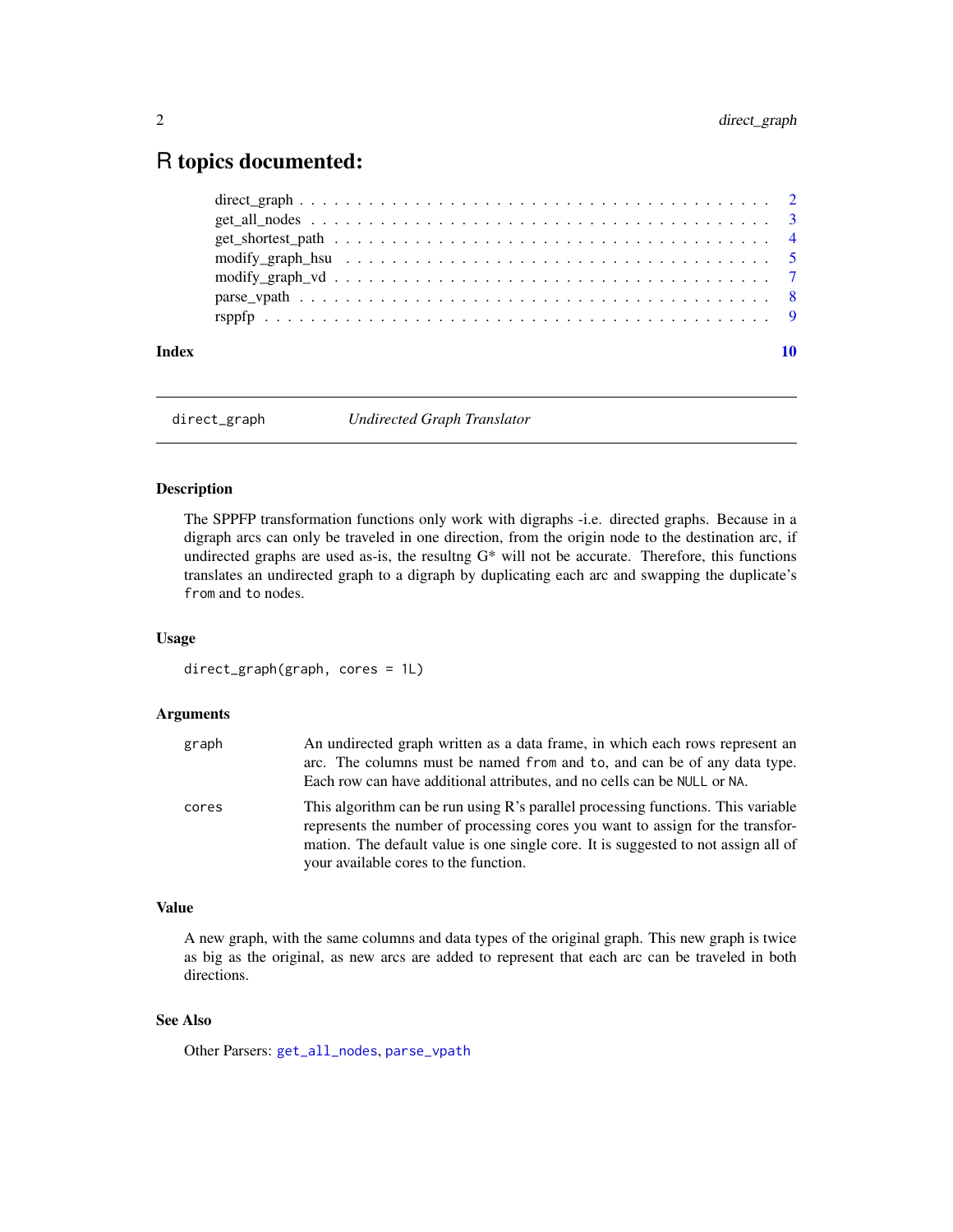<span id="page-2-0"></span>get\_all\_nodes 3

#### Examples

```
# Obtain the graph from any way
graph <- data.frame(from = c("s", "s", "s", "u", "u", "w", "w", "x", "x", "v", "v", "y", "y"),
                  to = c("u", "w", "x", "w", "v", "v", "y", "y", "w", "y", "y", "t", "t", "u","cost = c(1L, 1L, 1L, 1L, 1L, 1L, 1L, 1L, 1L, 1L, 1L, 1L, 1L),
                    stringsAsFactors = FALSE)
graph
# Translate it
digraph <- direct_graph(graph)
digraph
```
<span id="page-2-1"></span>get\_all\_nodes *Parser for G\* nodes.*

#### Description

A original node N\_i can appear on a transformed G\* as different nodes. This is the result of the creation of nodes in the transformation processes. Therefore, it is possible that the original node N does not exists on  $G^*$ , or that multiple  $N_i^*$  exist. Hence, as all new nodes are generated using a specific structure for the name -compiling all previous nodes names, split by pipe-, this function allows searching for all the  $N_i^*$  nodes that are equivalente to  $N_i$ . This can be used to find shortest paths to all of them.

#### Usage

```
get_all_nodes(g, originalNode)
```
#### Arguments

| g            | A graph in data frame format, translated using one of the available functions.                                                                                                                             |
|--------------|------------------------------------------------------------------------------------------------------------------------------------------------------------------------------------------------------------|
| originalNode | The name of the original node from G, that needs to be searched within $G^*$ . It<br>is preferable to use a character format, but this can also be of any simple type.<br>No lists or vectors are allowed. |
|              |                                                                                                                                                                                                            |

#### Value

A new vector of character type, whose elements are all the  $N_i^*$  equivalent to the original N node. This also includes the original node.

#### See Also

Other Parsers: [direct\\_graph](#page-1-1), [parse\\_vpath](#page-7-1)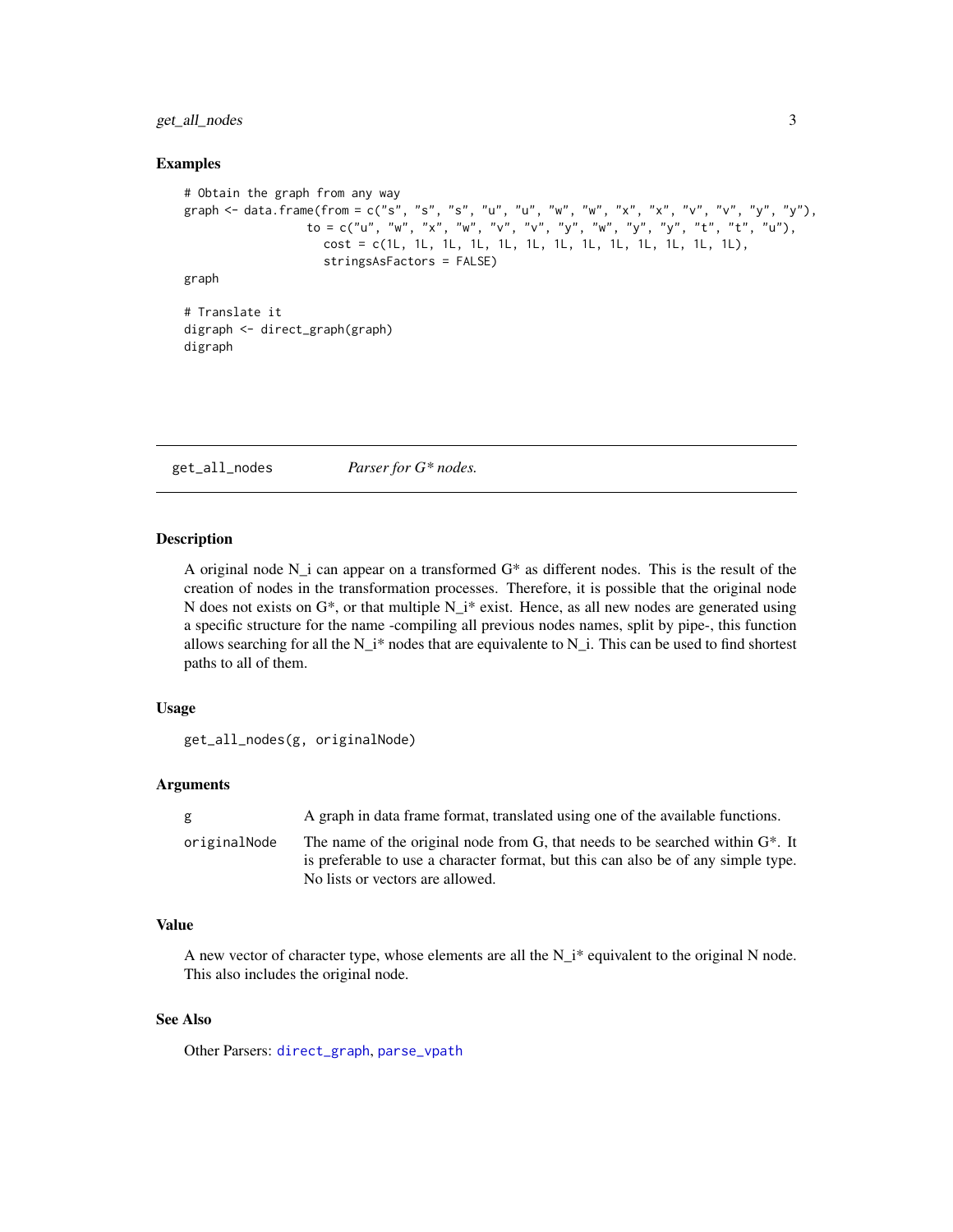#### Examples

```
# Given a specific gStar graph:
gStar <- data.frame(from = c("u|v", "s|u|v", "s|u", "s", "s", "u", "w", "w", "x", "x", "v",
                             "v", "y", "y", "s", "s|u", "u", "u|v"),
                   to = c("t", "u|v|y", "w", "w", "x", "w", "v", "v", "y", "w", "y", "y", "t","t", "u", "s|u", "s|u|v", "u|v", "u|v|y"),
                    weight = c(12L, 3L, 5L, 9L, 7L, 5L, 11L, 10L, 1L, 2L, 3L, 12L, 13L,
                               0L, 8L, 4L, 4L, 3L),
                    stringsAsFactors = FALSE)
gStar
# Obtain all the nodes equivalent to N_i = "v"
```

```
get_all_nodes(gStar, "v")
```
get\_shortest\_path *igraph Shortest Path*

#### **Description**

A original node N i can appear on a transformed gStar as different N i<sup>\*</sup> equivalent nodes. Therefore, this becomes a limitation when searching for a shortest path inside gStar. As a result: all  $N_i^*$  need to be considered as possible destination nodes when looking for the shortest path. This function is a wrapper for this behavior, providing a straightforward implementation using igraph capabilities. However, it aims to provide guidance on how to build a similar algorithm for different path-finding algorithms.

It is important to mention that new nodes are only considered as destination nodes, and they are not search for origin nodes. This is because  $N^*$  nodes can only be reached after traveling through gStar nodes. For example, a node "f|e|r" is actually indicating that "r" has been reached after traveling through the nodes "f" and "e".

#### Usage

```
get_shortest_path(g, origin, dest, weightColName = NULL)
```
#### Arguments

| g      | A gStar digraph in data frame format, translated using one of the available func-<br>tions. The weight or cost attribute of each arc of the graph must be stored in a<br>specific column named weight.                       |
|--------|------------------------------------------------------------------------------------------------------------------------------------------------------------------------------------------------------------------------------|
| origin | The name of the starting node from G for the path. It must be written as it<br>appears in G, and it is preferable to use a character format, but this can also be<br>of any simple type. No lists or vectors are allowed.    |
| dest   | The name of the destination node from G for the path. It must be written as it<br>appears in G, and it is preferable to use a character format, but this can also be<br>of any simple type. No lists or vectors are allowed. |

<span id="page-3-0"></span>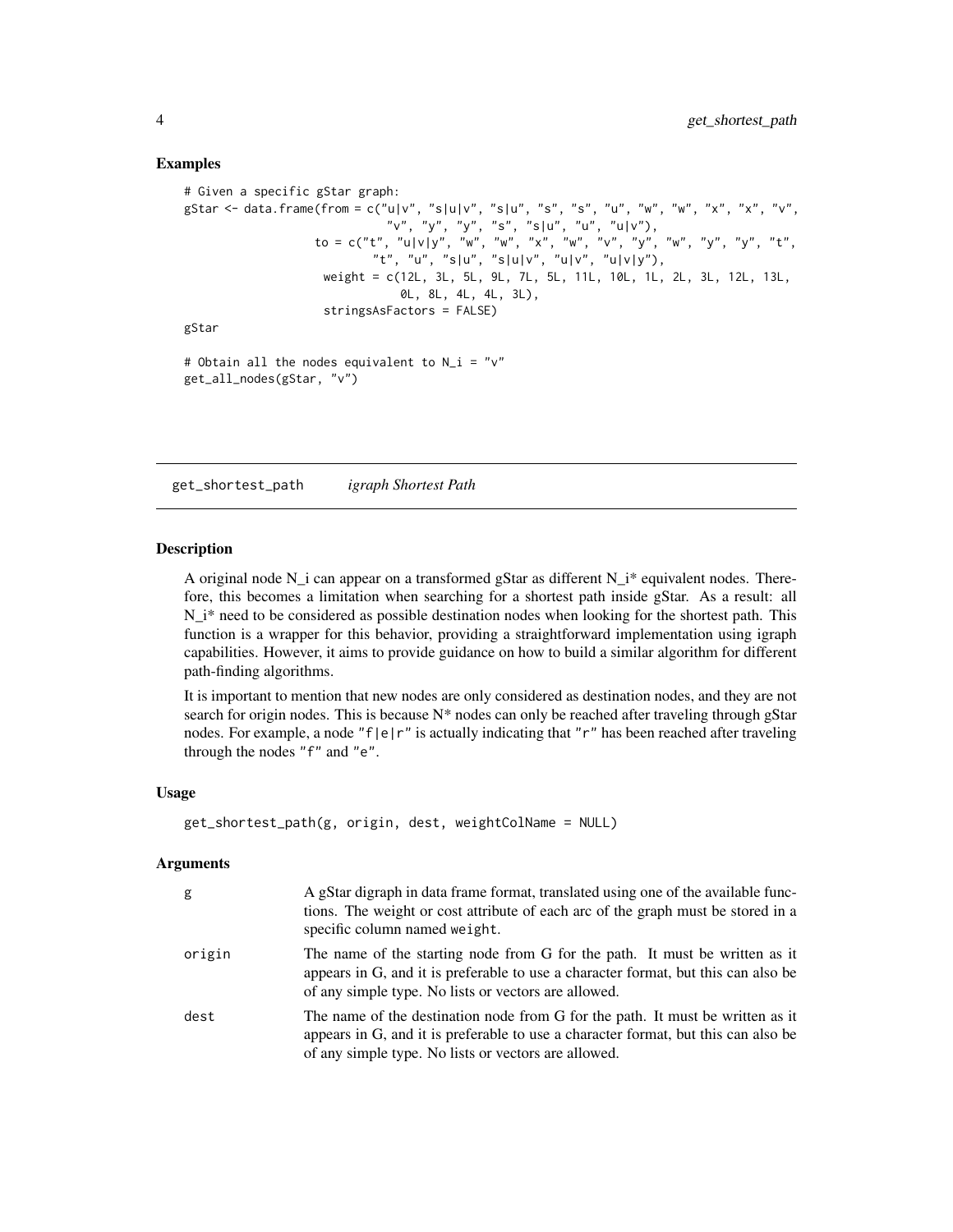<span id="page-4-0"></span>weightColName The name of the weight column used in the dataframe. If the column does not exist, a name \_must\_ be provided so that a new weight column is generated.

#### Value

The shortest path from origin node to dest node, calculated in G\*, to include the forbidden paths. It uses igraph's functionalities.

#### Examples

```
# Given a specific gStar graph:
gStar <- data.frame(from = c("u|v", "s|u|v", "s|u", "s", "s", "u", "w", "w", "x", "x",
                              "v", "v", "y", "y", "s", "s|u", "u", "u|v"),
                   to = c("t", "u|v|y", "w", "w", "x", "w", "v", "v", "y", "w", "y", "y", "y", "t","t", "u", "s|u", "s|u|v", "u|v", "u|v|y"),
                  weight = c(12L, 3L, 5L, 9L, 7L, 5L, 11L, 10L, 1L, 2L, 3L, 12L, 13L, 0L,
                               8L, 4L, 4L, 3L),
                   stringsAsFactors = FALSE)
gStar
```

```
# Obtain the shortest path
get_shortest_path(gStar, "s", "v", "weight")
```
<span id="page-4-1"></span>

| modify_graph_hsu | Hsu et al. (2009) Algorithm |  |
|------------------|-----------------------------|--|
|                  |                             |  |

#### Description

It is an implementation of Hsu et al. algorithm to transform a digraph and a known set of forbidden paths, into a new graph that does not allow any forbidden path as part of its solutions.

#### Usage

```
modify_graph_hsu(g, f, cores = 1L)
```
#### Arguments

| g | The digraph to be transformed, written as a data frame where each row repre-                                   |
|---|----------------------------------------------------------------------------------------------------------------|
|   | sents a directed arc. The columns must be named from and to, and can be of                                     |
|   | any data type. On each row no cells can be NULL or NA.                                                         |
|   | m eciti a will a film a model of the model of the model of the model of the model of the model of the model of |

f The set of forbidden paths, written as a data frame. Each row represents a path as a sequence of nodes. Each row may be of different size, filling the empty cells with NA. All nodes involved must be part of g, and no forbidden path can be of size 2. This is because the latter is thought as an arc that should not exist in the first place.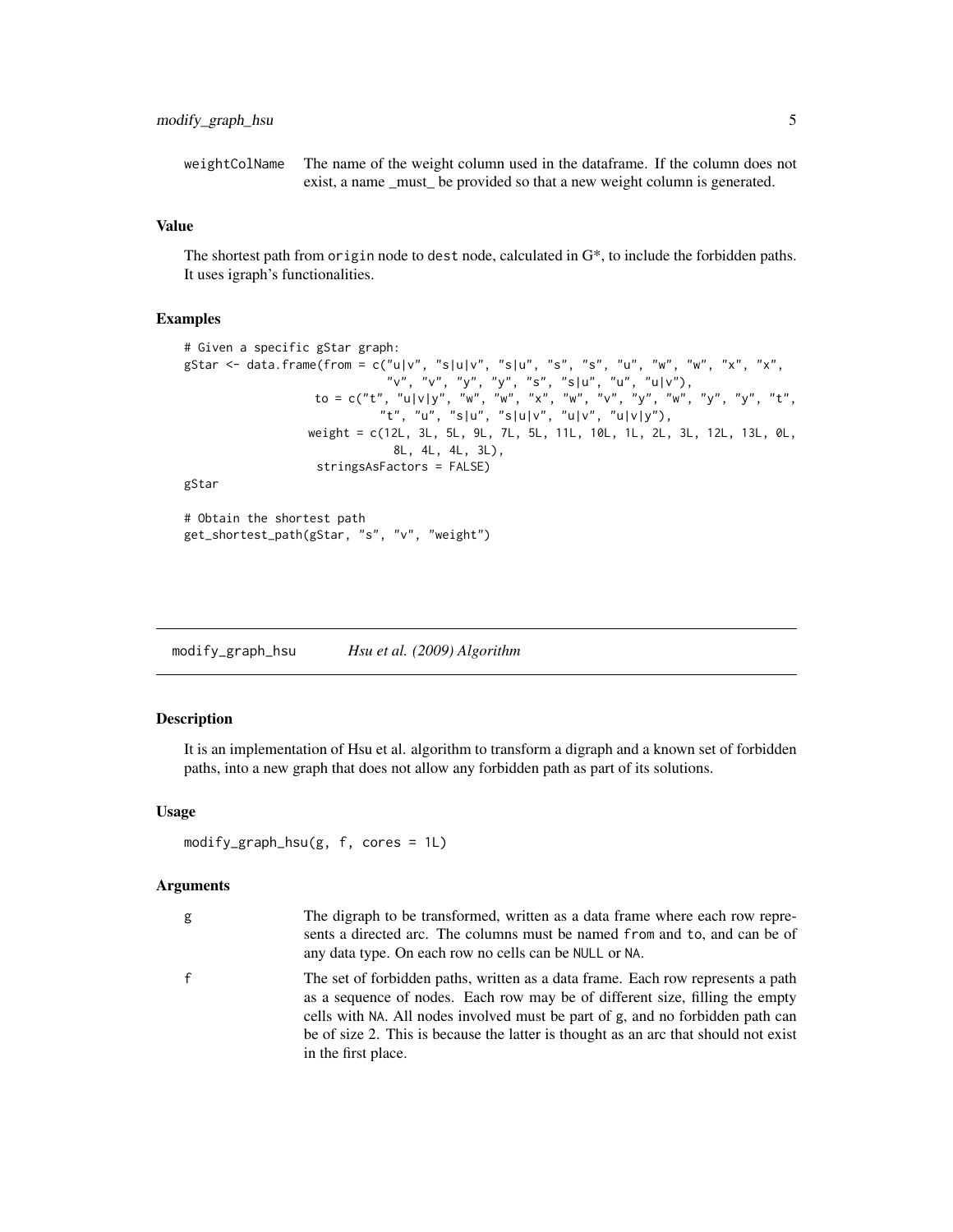<span id="page-5-0"></span>cores This algorithm can be run using R's parallel processing functions. This variable represents the number of processing cores you want to assign for the transformation. The default value is one single core. It is suggested to not assign all of your available cores to the function.

#### Details

This version of the algorithm produce smaller graphs, with less new nodes and arcs.

#### Value

A new graph, generated following Hsu's backward construction, in which no path includes one of the forbidden subpaths. The graph is returned in a data frame format, where each row represents a directed arc, with or without additional attributes (if corresponds). However, regardless of the data type of the original graph, nodes on the new graph are of type character. The new nodes names are generated by incrementally concatenating the nodes on a forbidden path, but split by a pipe character (|).

#### See Also

[https://doi.org/10.1007/978-3-642-03095-6\\_60](https://doi.org/10.1007/978-3-642-03095-6_60)

Other Graph Transformation: [modify\\_graph\\_vd](#page-6-1)

#### Examples

```
# Obtain a graph and its forbidden subpaths
graph <- data.frame(from = c("c", "c", "u", "u", "t", "a", "a", "r", "e", "e", "e", "e",
                             "p", "i", "i", "n", "o"),
                    to = c("u", "p", "e", "t", "a", "r", "i", "u", "r", "i", "p",
                           "n", "n", "o", "o", "m"),
                    stringsAsFactors = FALSE)
fpaths <- data.frame(X1 = c("u", "p", "a", "a"), X2 = c("t", "n", "i", "r"),
                     X3 = c("a", "o", "n", "u"), X4 = c("r", "m", "o", NA),X5 = c("u", NA, NA, NA), stringsAsFactors = FALSE)
# Show the input
graph
fpaths
# Call the function and store the result
gStar <- modify_graph_hsu(graph, fpaths)
gStar
```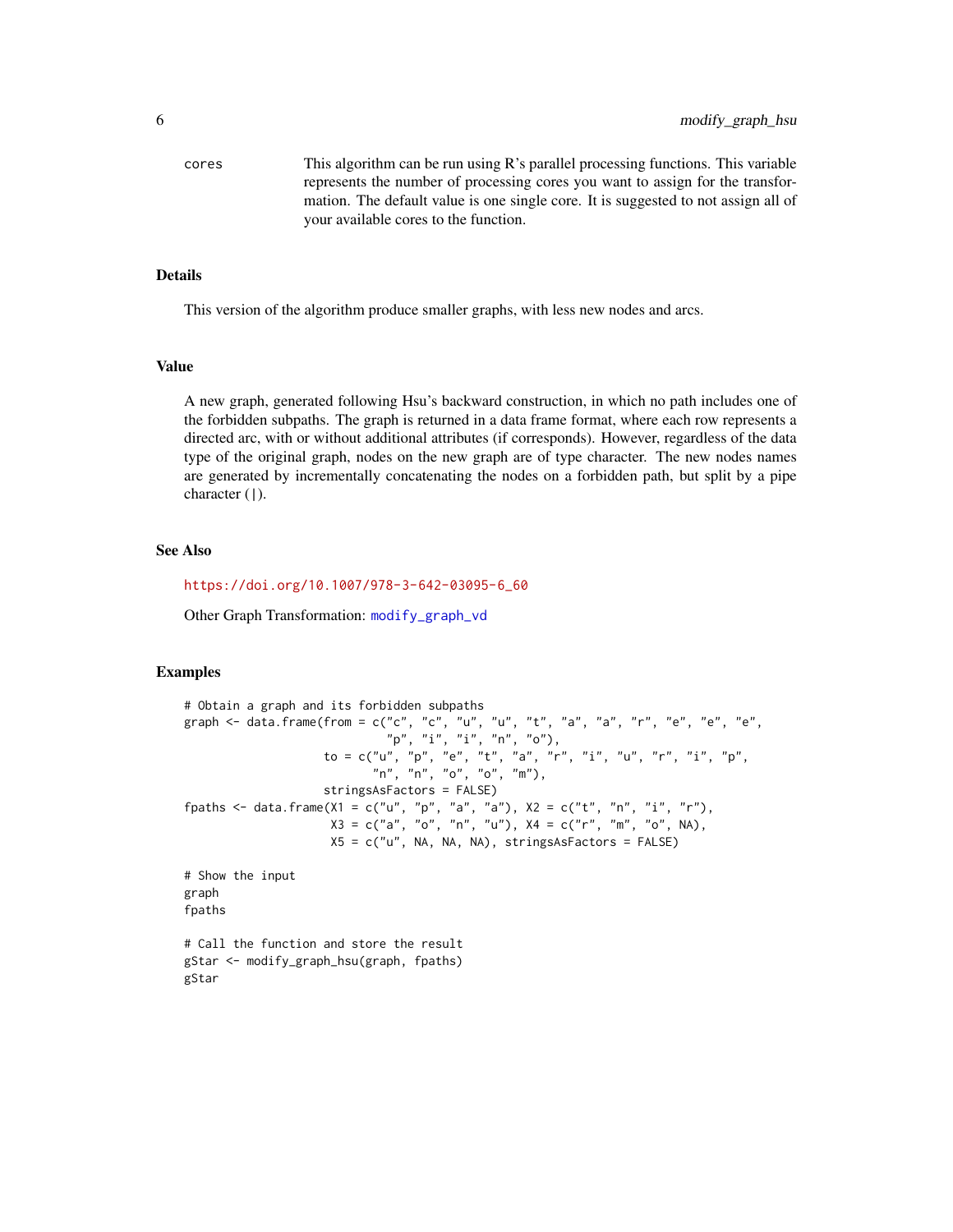#### <span id="page-6-1"></span><span id="page-6-0"></span>Description

It is an implementation of Villeneuve and Desaulniers' algorithm to transform a digraph and a known set of forbidden paths, into a new graph that does not allow any forbidden path as part of its solutions. This algorithm should only be used when there is certainty that no forbidden path is a sub-path (or contains a sub-path) of another forbidden path.

#### Usage

 $modify\_graph\_vd(g, f, cores = 1L)$ 

#### Arguments

| g            | The digraph to be transformed, written as a data frame where each row repre-<br>sents a directed arc. The first two columns must be named from and to, and can<br>be of any data type. No cells can be NULL or NA.                                                                                                                                                                                                                                                                                |
|--------------|---------------------------------------------------------------------------------------------------------------------------------------------------------------------------------------------------------------------------------------------------------------------------------------------------------------------------------------------------------------------------------------------------------------------------------------------------------------------------------------------------|
| $\mathsf{f}$ | The set of forbidden paths, written as a data frame. Each row represents a path<br>as a sequence of nodes. Each row may be of different size, filling the empty<br>cells with NA. All nodes involved must be part of g, and no forbidden path can<br>be of size 2. This is because the latter is thought as an arc that should not exist in<br>the first place. Also, no forbidden path can be sub-path (or contain a sub-path)<br>of another forbidden path. The columns names are not relevant. |
| cores        | This algorithm can be run using R's parallel processing functions. This variable<br>represents the number of processing cores you want to assign for the transfor-<br>mation. The default value is one single core. It is suggested to not assign all of<br>your available cores to the function.                                                                                                                                                                                                 |

#### Value

A new graph, generated following Villeneuve's prodcedure, in which no path includes one of the forbidden subpaths. The graph is returned in a data frame format, where each row represents a directed arc. However, regardless of the data type of the original graph, nodes on the new graph are of type character. The new nodes names are generated by incrementally concatenating the nodes on a forbidden path, but split by a pipe character (|). The new graph includes all of the additional attributes that the original graph had.

#### See Also

<https://doi.org/10.1016/j.ejor.2004.01.032>

Other Graph Transformation: [modify\\_graph\\_hsu](#page-4-1)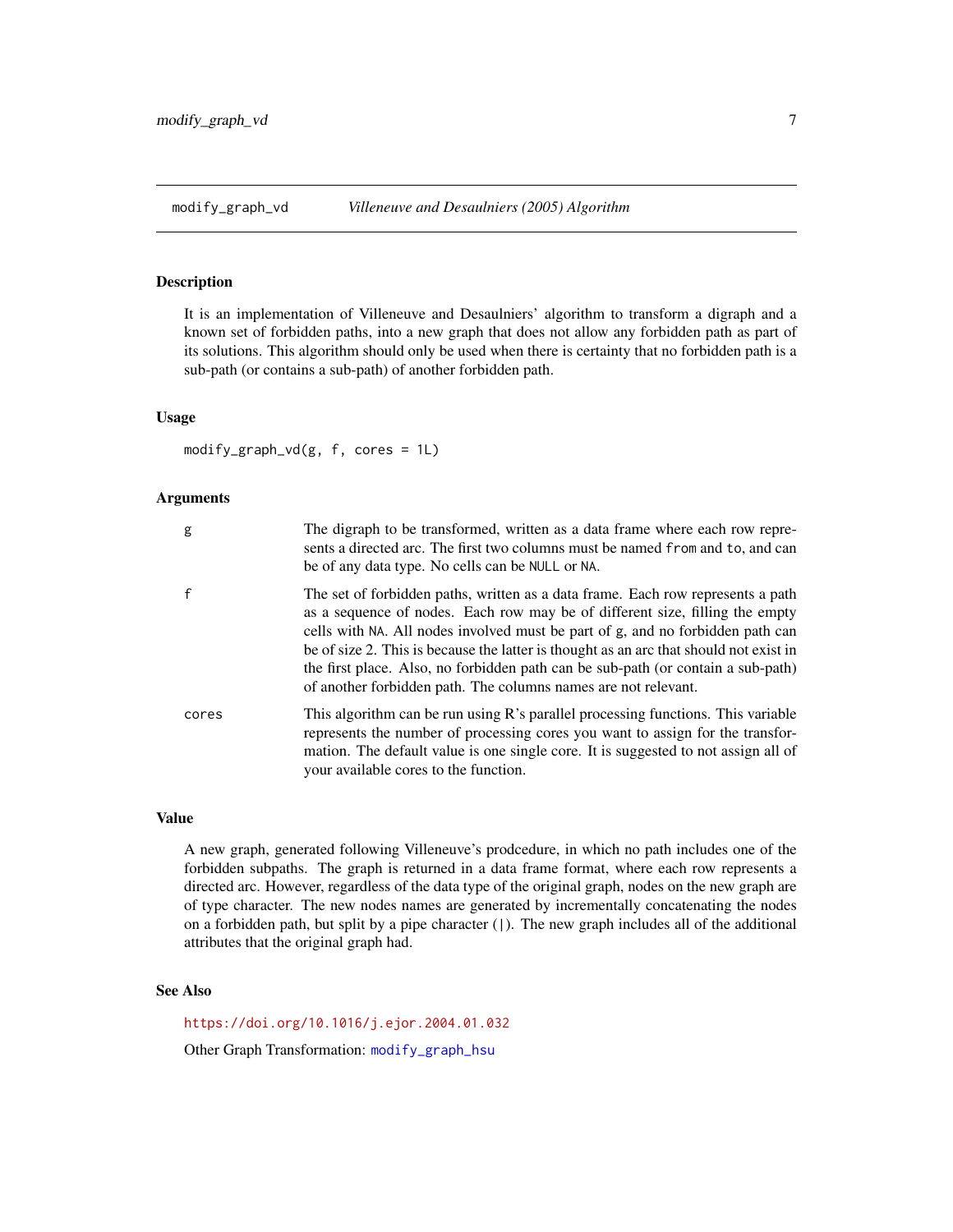#### Examples

```
# Obtain a graph and its forbidden subpaths
graph <- data.frame(from = c("s", "s", "s", "u", "u", "w", "w", "x", "x", "v", "v",
                              "y", "y"),
                  to = c("u", "w", "x", "w", "v", "v", "v", "y", "w", "y", "y", "y", "t", "t", "t", "u",cost = c(1L, 1L, 1L, 1L, 1L, 1L, 1L, 1L, 1L, 1L, 1L, 1L, 1L),
                     stringsAsFactors = FALSE)
fpaths <- data.frame(V1 = c("s", "u"), V2 = c("u", "v"), V3 = c("v", "y"), V4 = c("t", "u"),
                     stringsAsFactors = FALSE)
# Show the values
graph
fpaths
# Call the function and store the result
modify_graph_vd(graph, fpaths)
```
<span id="page-7-1"></span>

parse\_vpath *Parser for G\* nodes paths.*

#### Description

Translates a sequence of nodes from a G\* graph, generated with any of the available transformations, to a sequence of nodes in terms of the original G.

#### Usage

```
parse_vpath(vpath)
```
#### Arguments

vpath A vector of character type, representing a path as a sequence of nodes. The nodes are supposed to belong to an original graph G, but be written in terms of  $G^*$ .

#### Value

A new vector of character type, representing the same path as vpath but with the nodes names translated to the original graph G's names.

#### See Also

Other Parsers: [direct\\_graph](#page-1-1), [get\\_all\\_nodes](#page-2-1)

<span id="page-7-0"></span>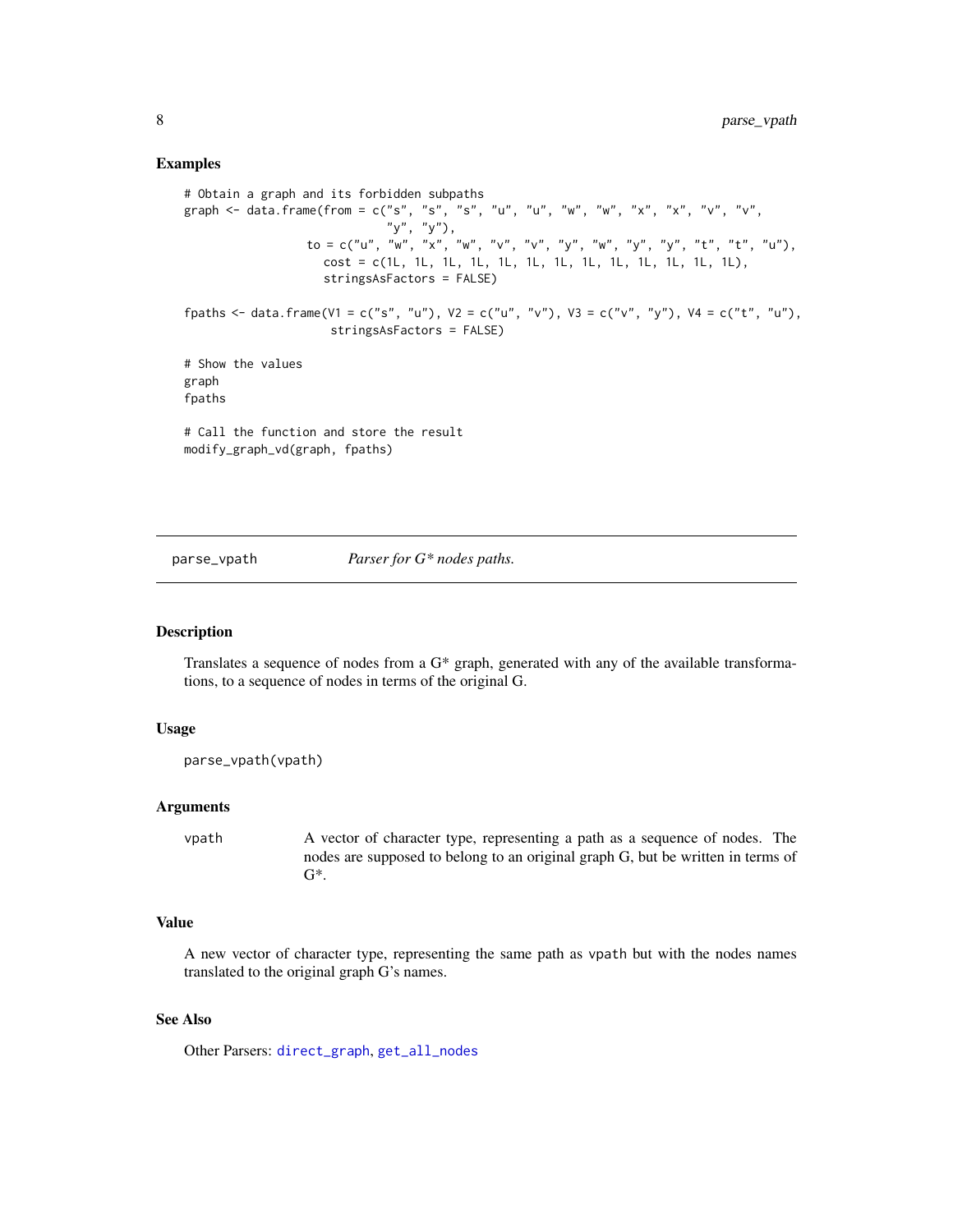#### <span id="page-8-0"></span>rsppfp $\,$

#### Examples

```
# Obtain the vpath from any way, an algorithm or random walk.
# Call the parsing function
translated_vpath <- parse_vpath( c("s|u", "s|u|v", "u|v|y", "t") )
# Print the result
translated_vpath
```
rsppfp *Package: rsppfp*

#### Description

Transformation algorithms to translate the SPPFP (Shortest Path Problem with Forbidden Paths) to a traditional shortest-path problem that includes the forbidden paths.

#### Details

The SPPFP is a variant of the traditional shortest path problem, in which no solution can include any path listed on a known set of forbidden paths. The current approach to solve this is to translate the existing graph, and its set of forbidden paths, to a graph in which no path will include any forbidden sequence. This package provides straightforward parallel processing capabilities, as well as translation functions to use the algorithms on undirected graphs. It is highly compatible with other network research packages, as it only uses native R data types.